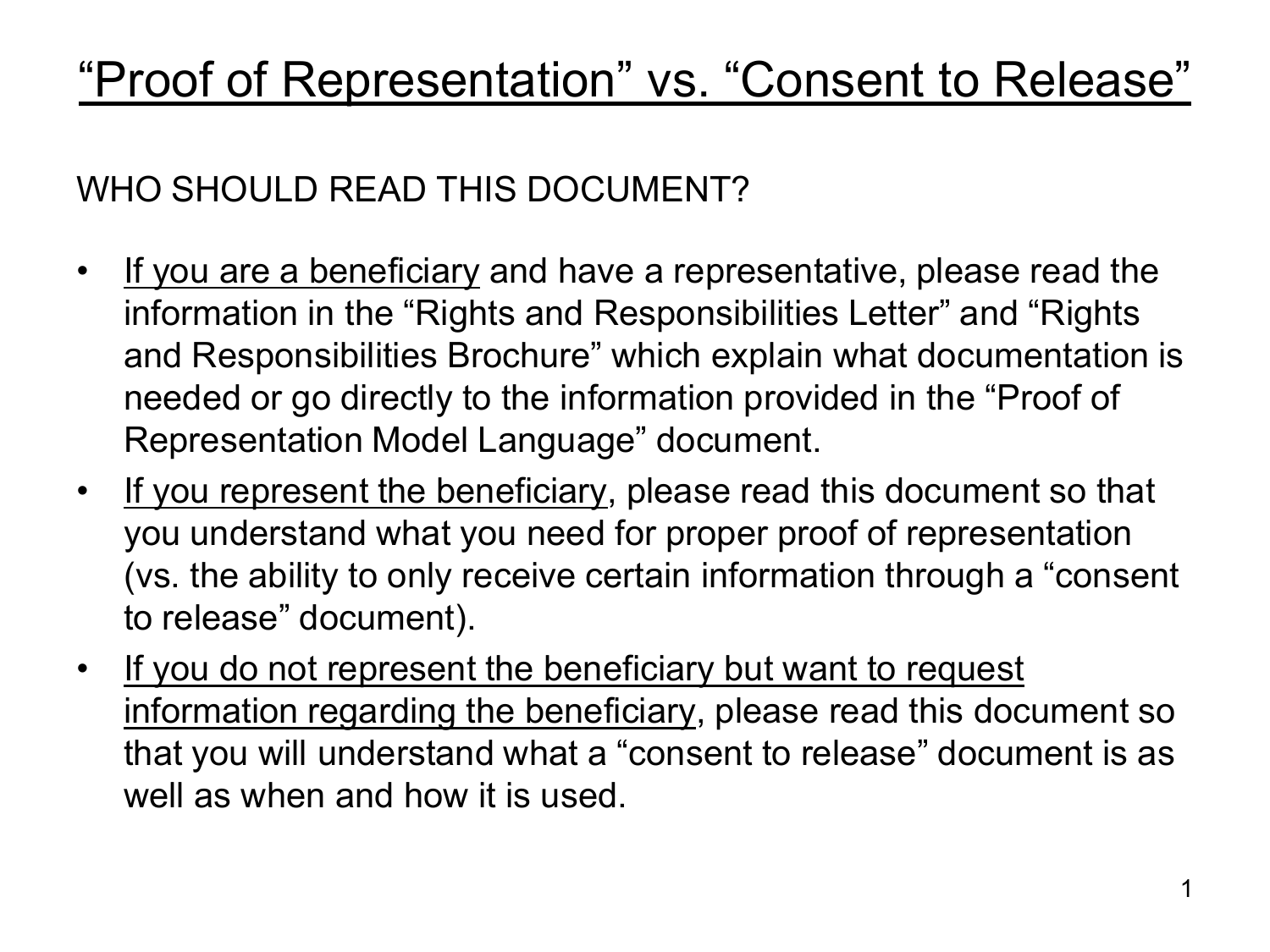## **Rules and Model Language for "Proof of Representation" vs. "Consent to Release" for Medicare Secondary Payer Liability Insurance (Including Self-Insurance), No-Fault Insurance, or Workers' Compensation**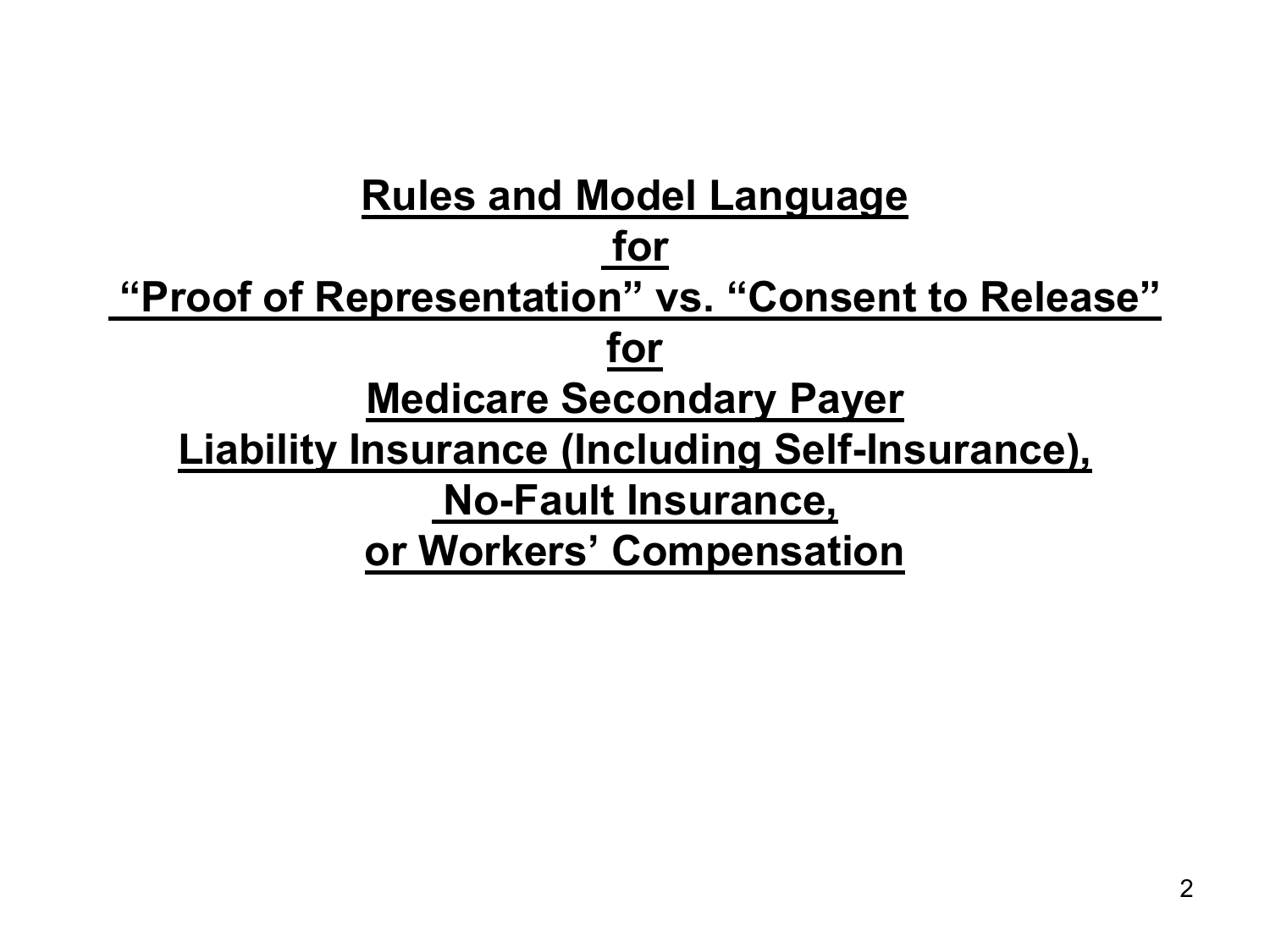## General

- Pursuant to the Privacy Act, Medicare does not release information from a beneficiary's records without appropriate authorization to do so.
- For beneficiaries who have filed a claim for liability insurance (including self-insurance), no-fault insurance, or workers' compensation, this typically means that the MSPRC will receive either a "proof of representation" document signed by the beneficiary and the beneficiary's representative or a "consent to release" document signed by the beneficiary. (See page 12. Medicare may provide conditional payment information to no-fault insurers or workers' compensation carriers without a "consent to release" document.)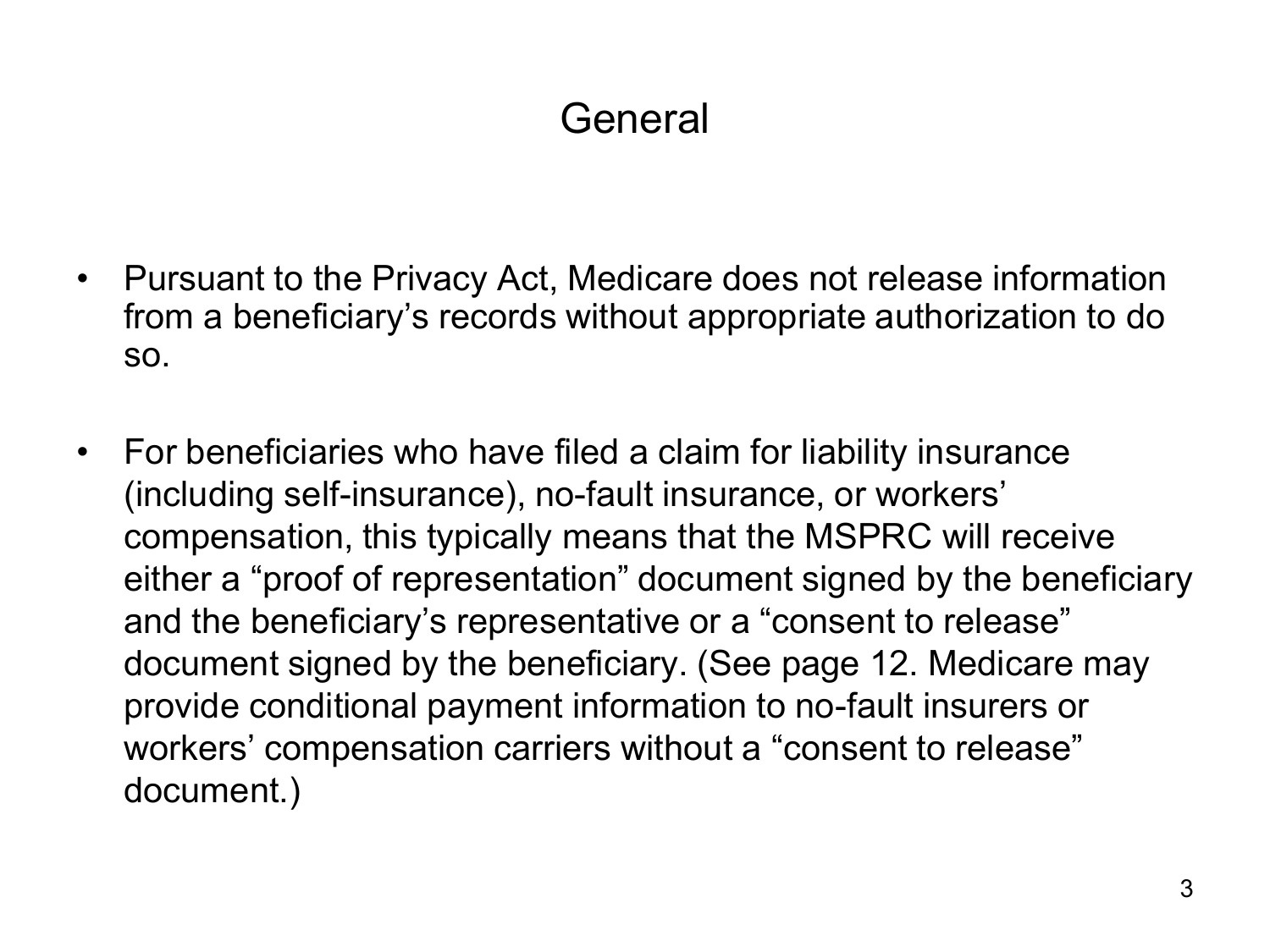#### **"Consent to Release" vs. "Proof of Representation" –**

#### **What's the Difference?**

• Proof of Representation -- The beneficiary has authorized the individual or entity (including an attorney) to act on the beneficiary's behalf. The representative has no independent standing, but may receive or submit information/requests on behalf of the beneficiary, including responding to requests from the MSPRC, receiving a copy of the recovery demand letter if Medicare has a recovery claim, and filing an appeal (if appropriate) when that beneficiary is involved in a liability, workers' compensation, or auto/no-fault situation.

 Under these circumstances, the exchange of information is a two way street. The individual or entity may provide necessary information to or interact with the MSPRC, on behalf of the beneficiary, in order to resolve Medicare's Recovery Claim.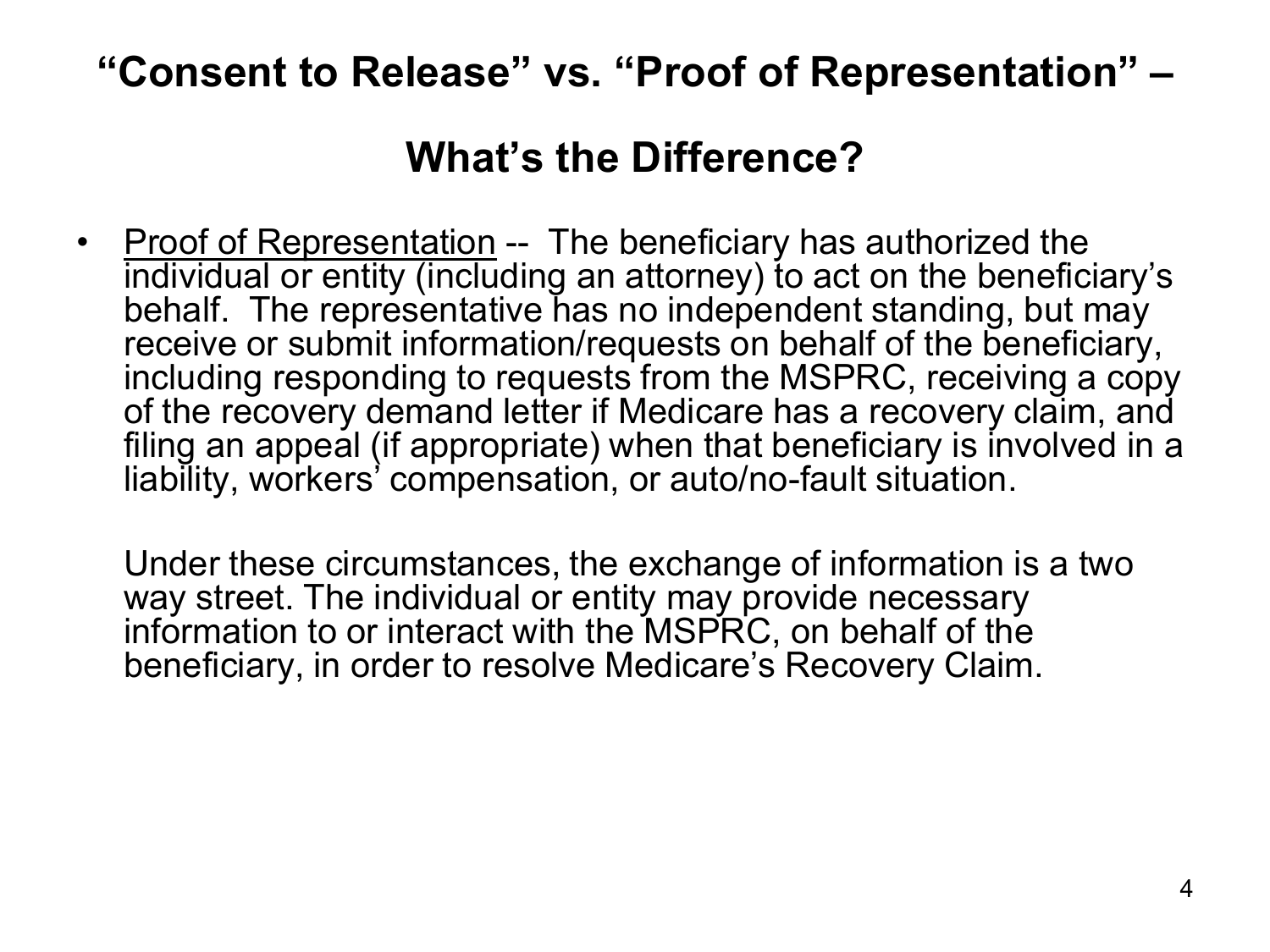#### **"Consent to Release" vs. "Proof of Representation" – What's the Difference?**

• Consent to Release – The beneficiary has authorized an individual or entity to receive certain information from the MSPRC for a limited period of time. The release does not give the individual or entity the authority to act on behalf of the beneficiary.

 Under these circumstances, the exchange of information is a oneway street. The beneficiary has authorized the MSPRC to provide privacy protected data to the specified individual/entity, BUT this does not authorize the individual/entity requesting information to act on behalf of/make decisions on behalf of the beneficiary.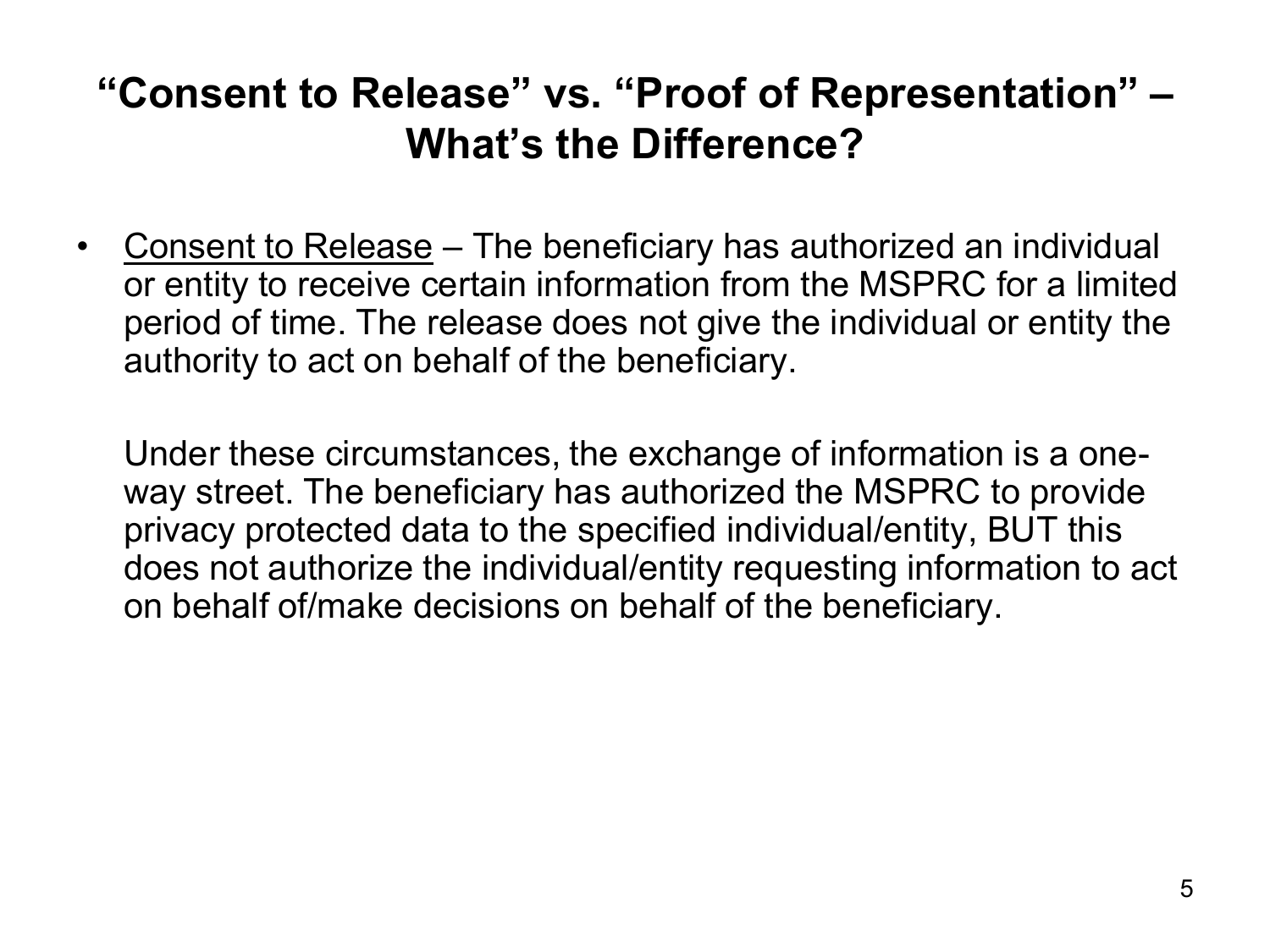#### **Proof of Representation –**

#### **What is required?**

The following pages will address:

- Beneficiary non-attorney representatives.
- Beneficiary attorney representatives *( including third part lien negotiation entities).*
- Beneficiary guardians, conservators, power of attorney, Medicare representative payees.
- Situations where the beneficiary's representative (representative payee, conservator, guardian, power of attorney) has hired an attorney or the beneficiary attorney has referred the case to another attorney.
- Deceased beneficiaries.
- Workers' Compensation or No-Fault Insurance vs. Liability Insurance (Including Self-Insurance).
- Agents for insurers or workers' compensation carriers.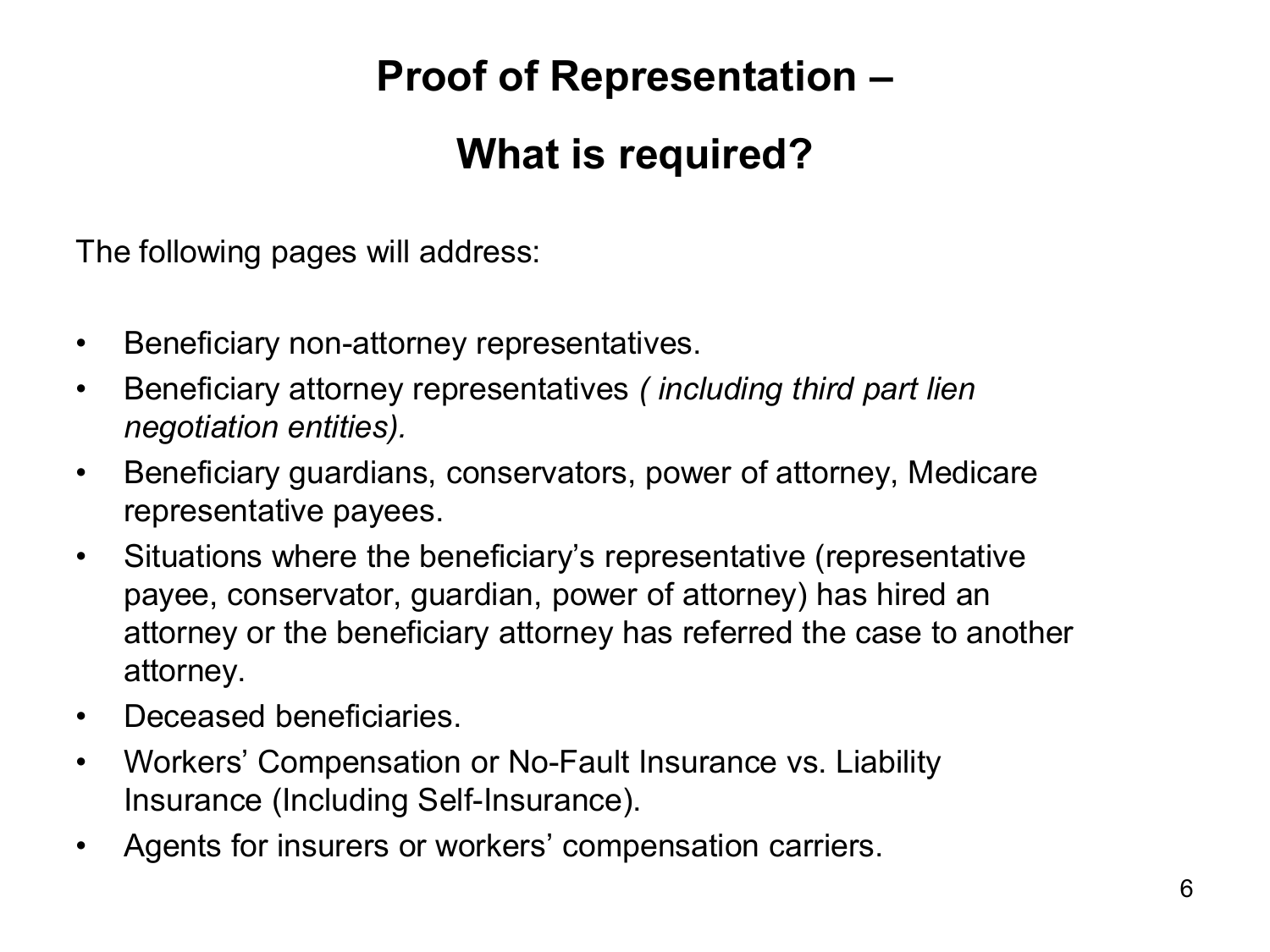### **Proof of Representation –**

## **What is required?** (continued)

Beneficiary non-attorney representatives.

- 1. The beneficiary must:
	- Provide his/her name as shown on his/her Medicare card,
	- Provide his/her Medicare Health Insurance Claim Number (HICN)(the number on the Medicare card),
	- Appoint the representative in writing,
	- Specify the following information for the representative: name, type of representative, firm/company name (if applicable), address, telephone number,
	- Sign and date the appointment,
- 2. The representative must sign and date the document to show that he/she has agreed to represent the beneficiary.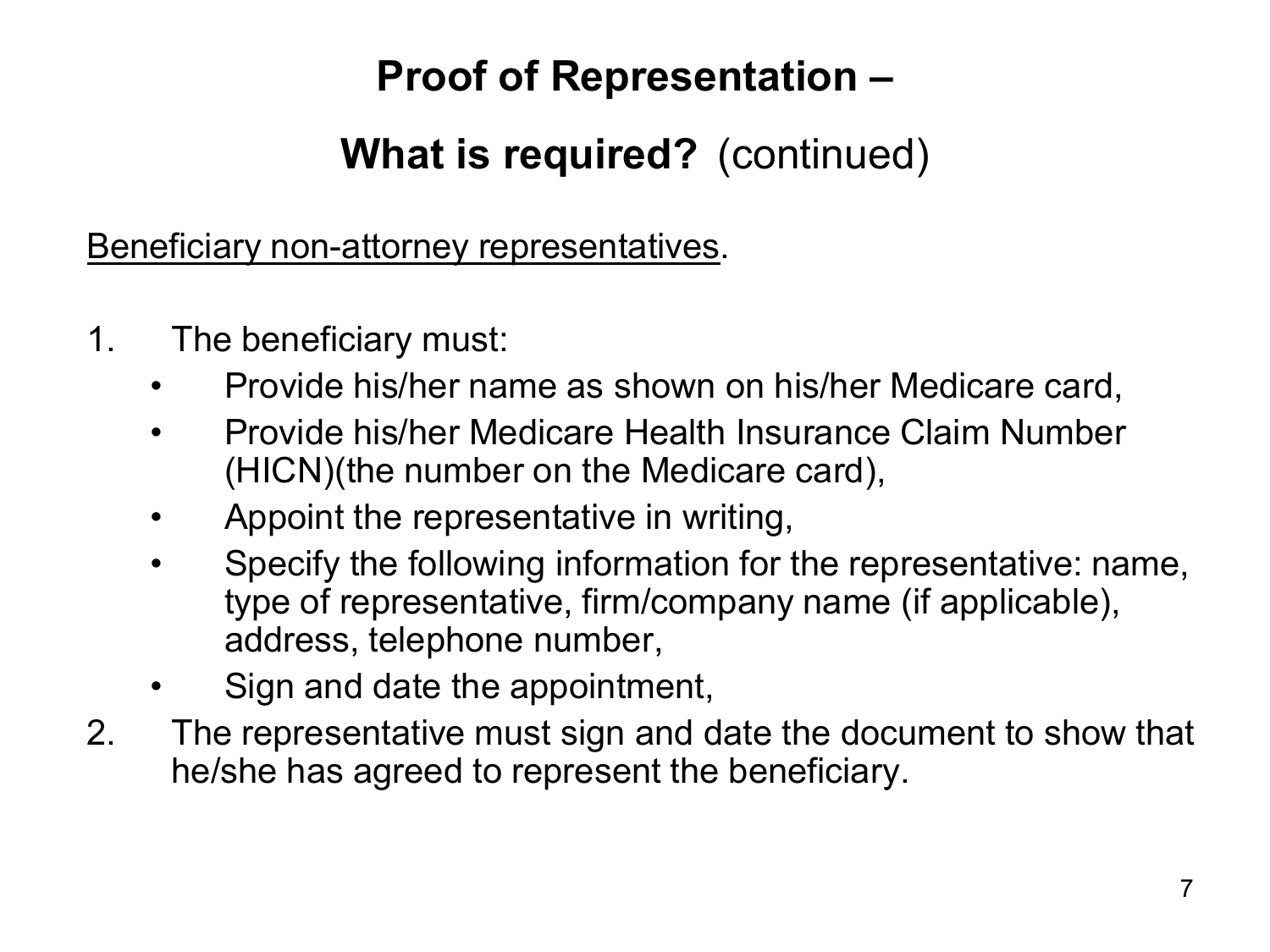Beneficiary attorney representatives may submit their retainer agreement with the beneficiary if:

- The retainer agreement is on attorney letterhead or accompanied by a cover note on letterhead,
- The retainer agreement is signed by the beneficiary,
- The beneficiary's name and Medicare Health Insurance Claim Number (HICN) are printed at the top of the form (this may be added after the retainer agreement is signed), and
- The retainer agreement is signed or countersigned and dated by the attorney.

Beneficiary attorneys may also provide the same proof of representation as non-attorneys if they wish to do so.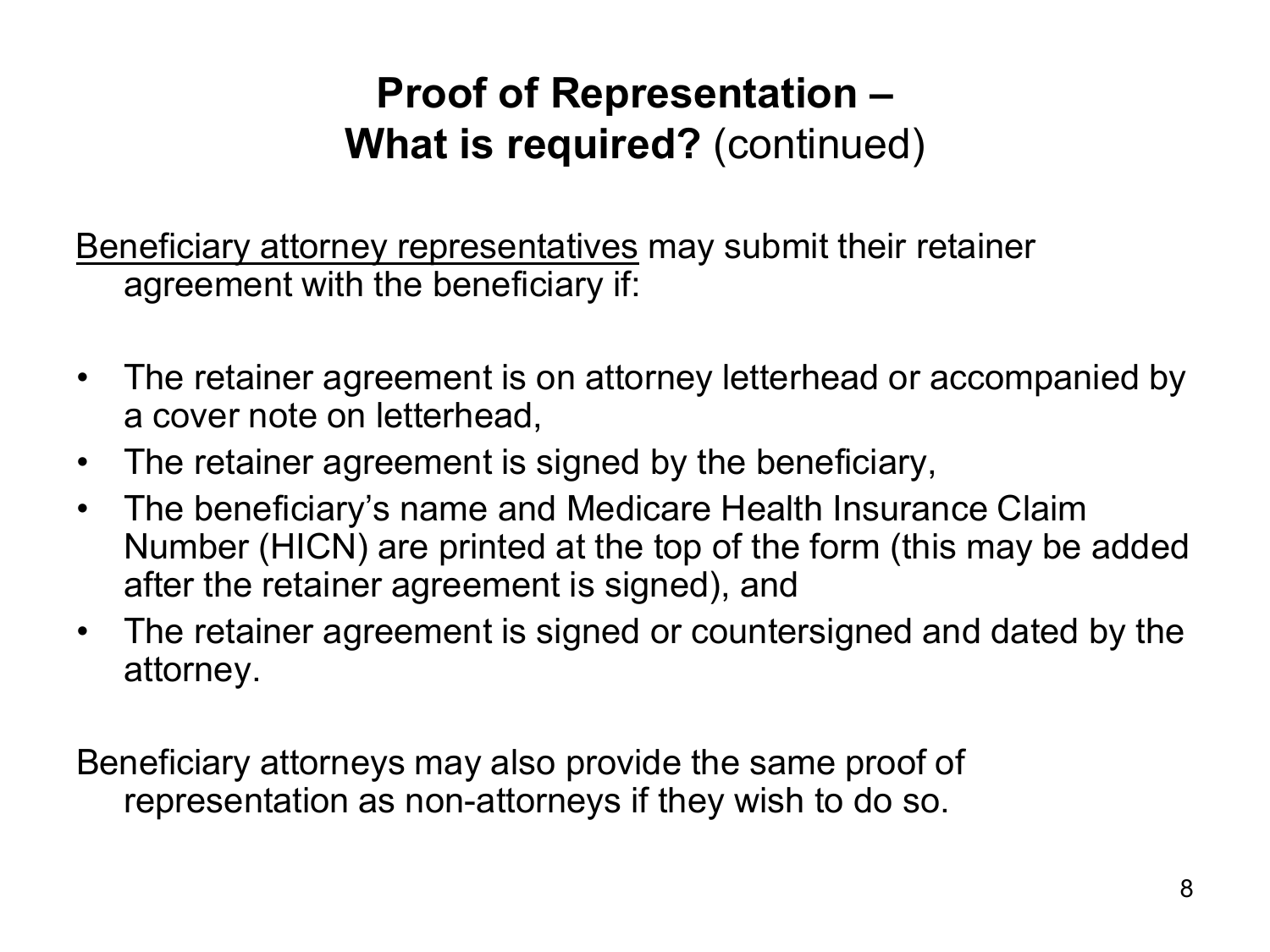Beneficiary guardians, conservators, power of attorney, Medicare representative payees.

- Guardian or Conservator -Submit proper court documents for status as a guardian or conservator.
- Power of Attorney -Submit power of attorney documents for power of attorney status –if the beneficiary is incompetent you must have a durable power of attorney.
- Representative Payee –Notify the MSPRC if you are the representative payee for the Medicare beneficiary, and the MSPRC will verify this status within CMS' systems.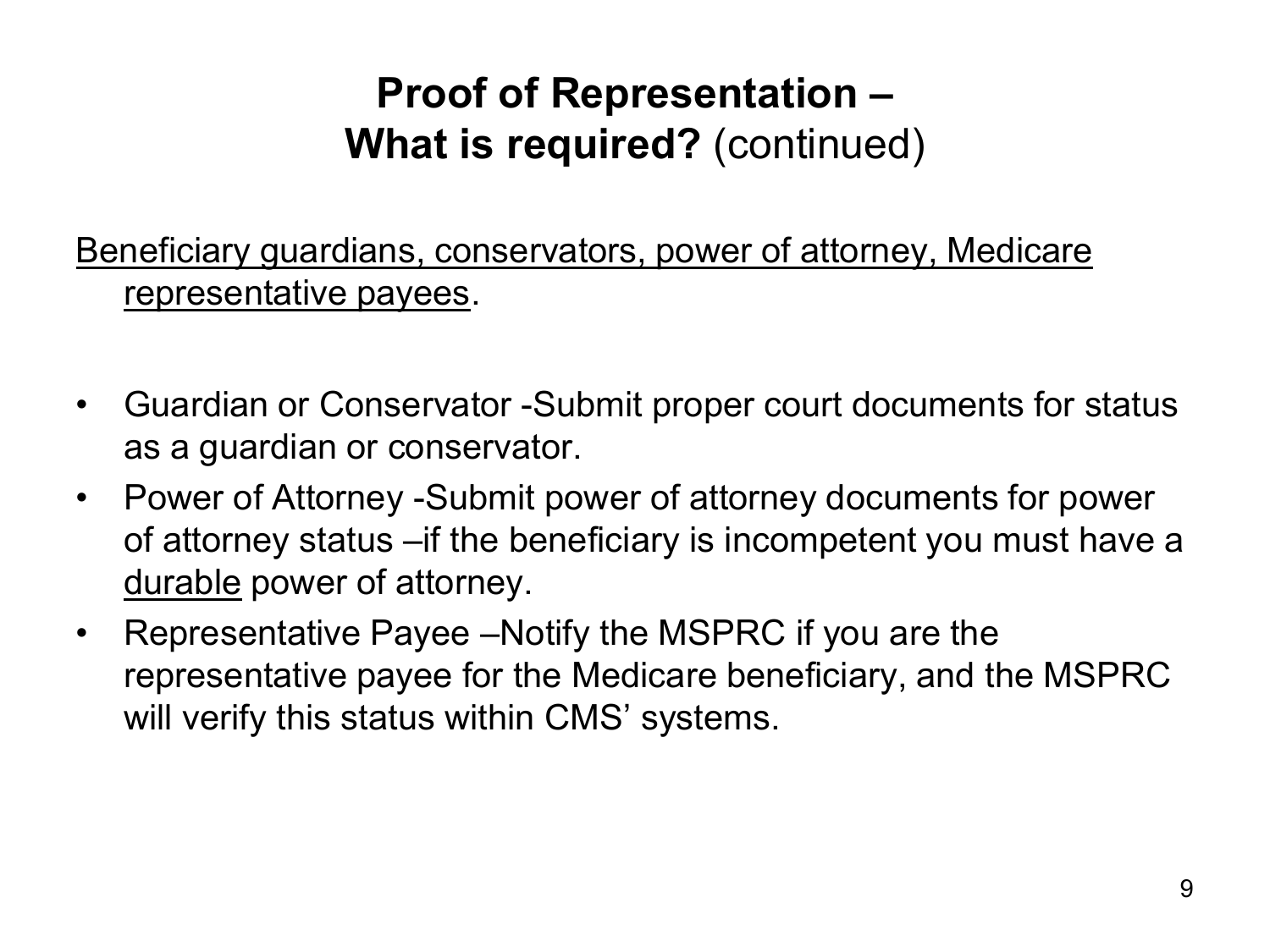- Situations where the beneficiary's representative (representative payee, conservator, guardian, power of attorney) has hired an attorney or the beneficiary's attorney has referred the case to another attorney
- Beneficiary's representative has hired an attorney -- The attorney must submit both the necessary proof of representation document or retainer agreement from the beneficiary's representative and the documentation required from representative payees, conservators, guardians, power of attorney.
- Beneficiary attorney refers a matter to another attorney The second attorney must have a letter from the first attorney showing his/her association on the beneficiary's claim and the necessary proof of representation document or retainer agreement from the beneficiary to the first attorney.
- In other words, you must have an appropriate chain of authorization. We need to be able to link the beneficiary to you.  $10^{10}$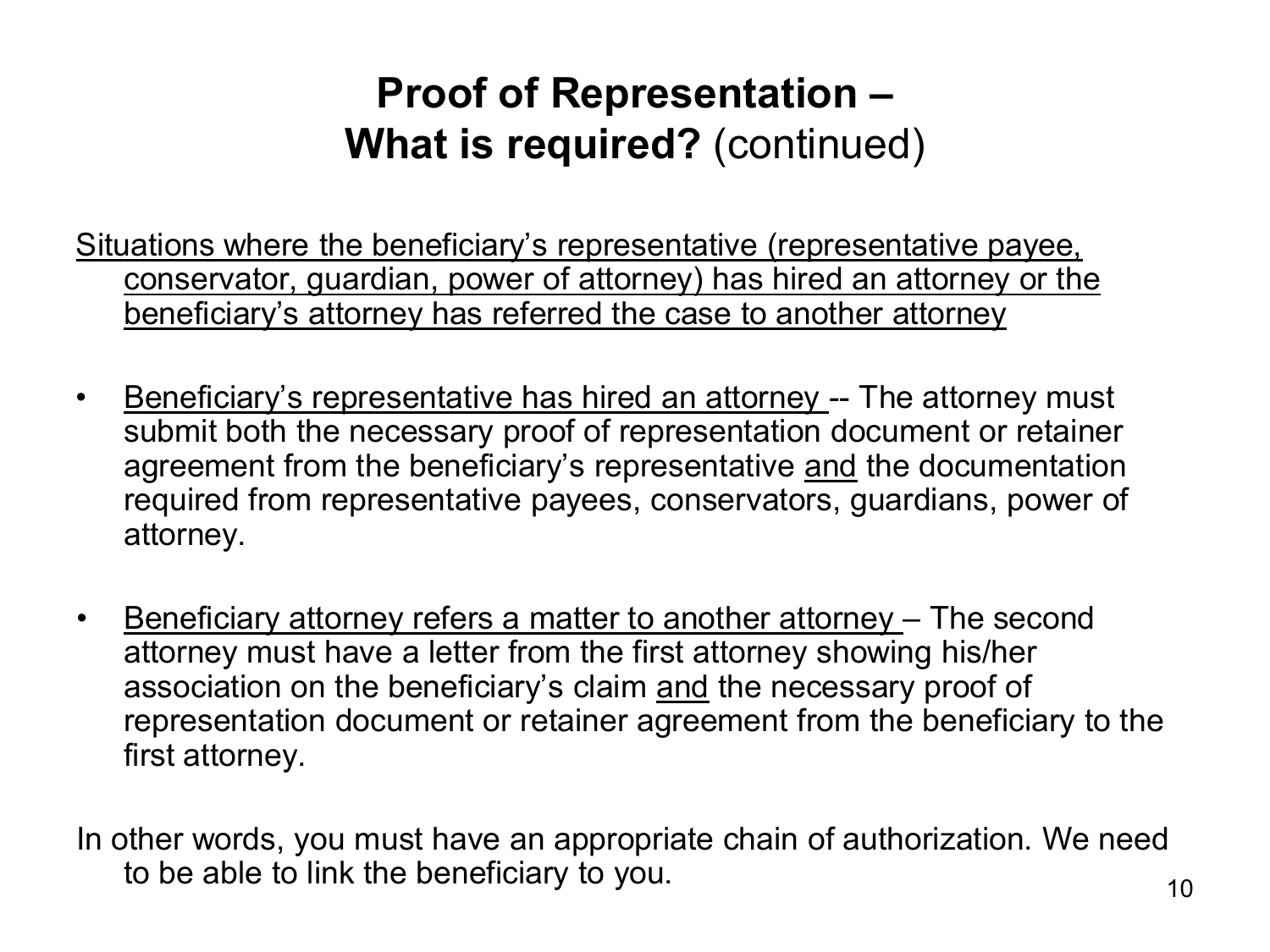#### Deceased beneficiaries

- If a beneficiary is deceased before resolution of a Medicare secondary payer recovery claim associated with a liability insurance (including self-insurance), no-fault insurance or workers' compensation settlement, judgment, award, or other payment, new proof of representation on behalf of the beneficiary's estate must be submitted. If there is no will or formal estate, the document or documents must be signed by an individual who is entitled under state law to pursue the applicable claim.
- Where state law requires court documentation to establish such status, provide that documentation. Where no such state requirement exists, and a will is available, provide the initial page of the will, the page(s) showing the executor, and the notarized signature page(s).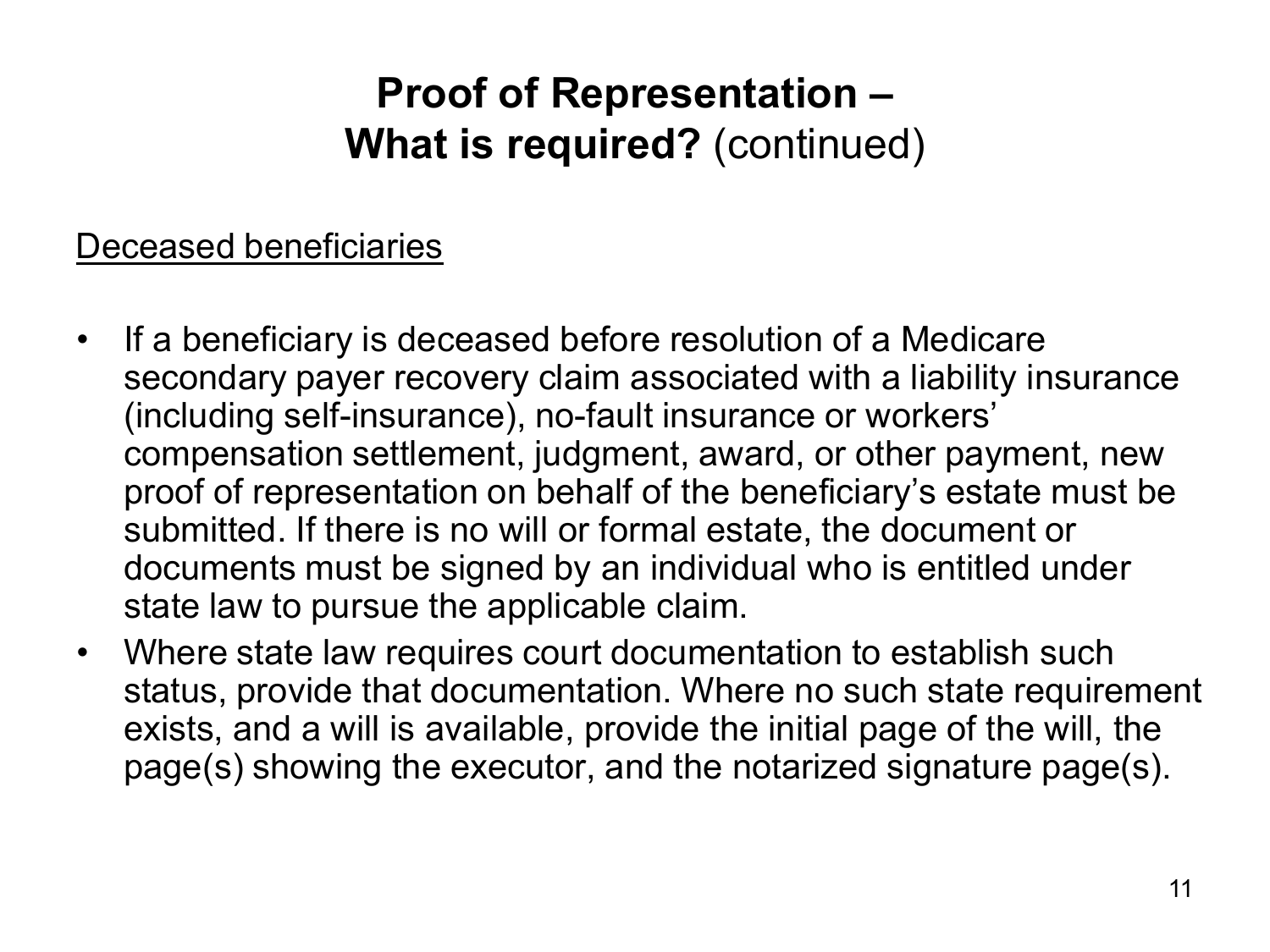Workers' Compensation or No-Fault Insurance vs. Liability Insurance (Including Self-Insurance)

- The MSPRC will provide conditional payment information to a workers' compensation entity/carrier or no-fault insurer without a consent to release document.
- The MSPRC will not provide conditional payment information to a liability insurer (including self-insurance) without a proper consent to release document. (This includes any attempt to request such information through a Freedom of Information Act (FOIA) request.)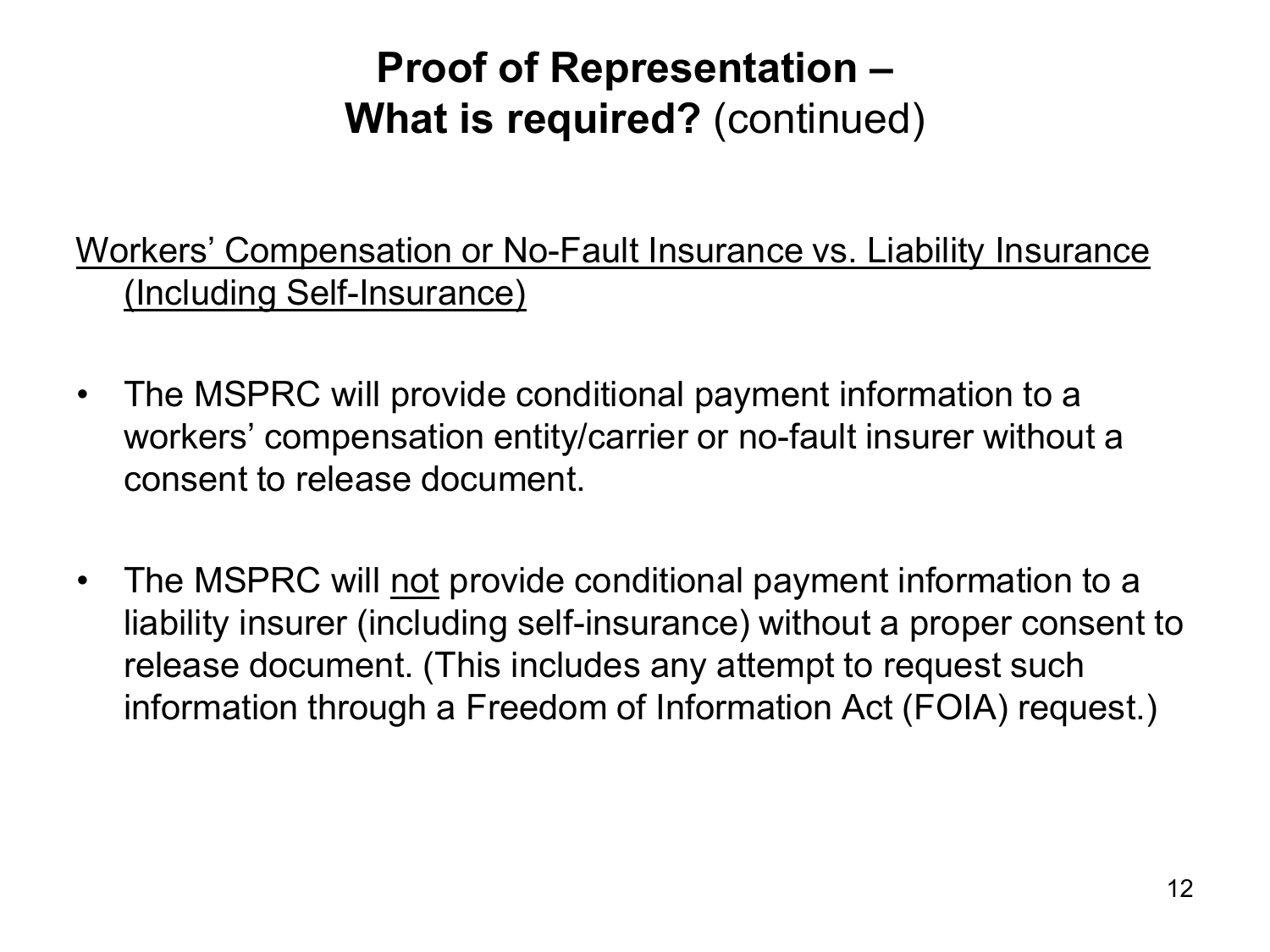Agents for insurers or workers' compensation carriers–

- Agents must have a beneficiary specific statement (including the beneficiary's name and HICN) on the insurer or workers' compensation entity's letterhead that the agent is representing the insurer or workers' compensation carrier with respect to a claim involving the identified Medicare beneficiary.
- The MSPRC will routinely provide a conditional payment letter (CPL) to the no-fault insurer or workers' compensation entity/carrier as soon as the conditional payment information is available if the MSPRC has the insurer or workers' compensation entity name and address. Requesting such information specifically through an agent will delay receipt of the CPL.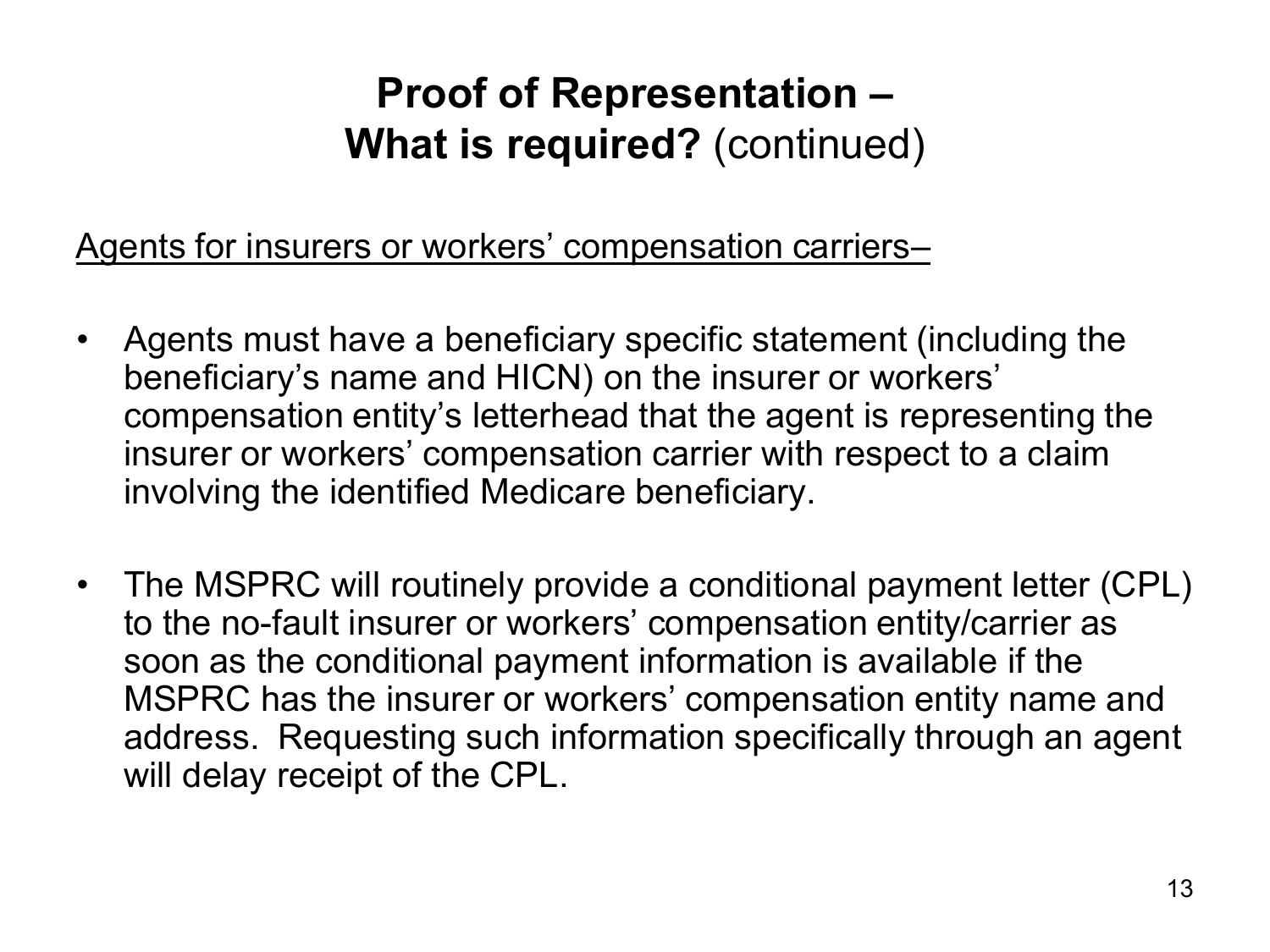### **Model Language for "Proof of Representation" or "Consent to Release"**

- The MSPRC has separate downloadable documents on [www.msprc.info](http://www.msprc.info/) which provide model language for "proof of representation" and "consent to release" for purposes of interacting with the MSPRC.
- Individuals/entities are not required to use this model language but must provide all of the information requested in the model language.